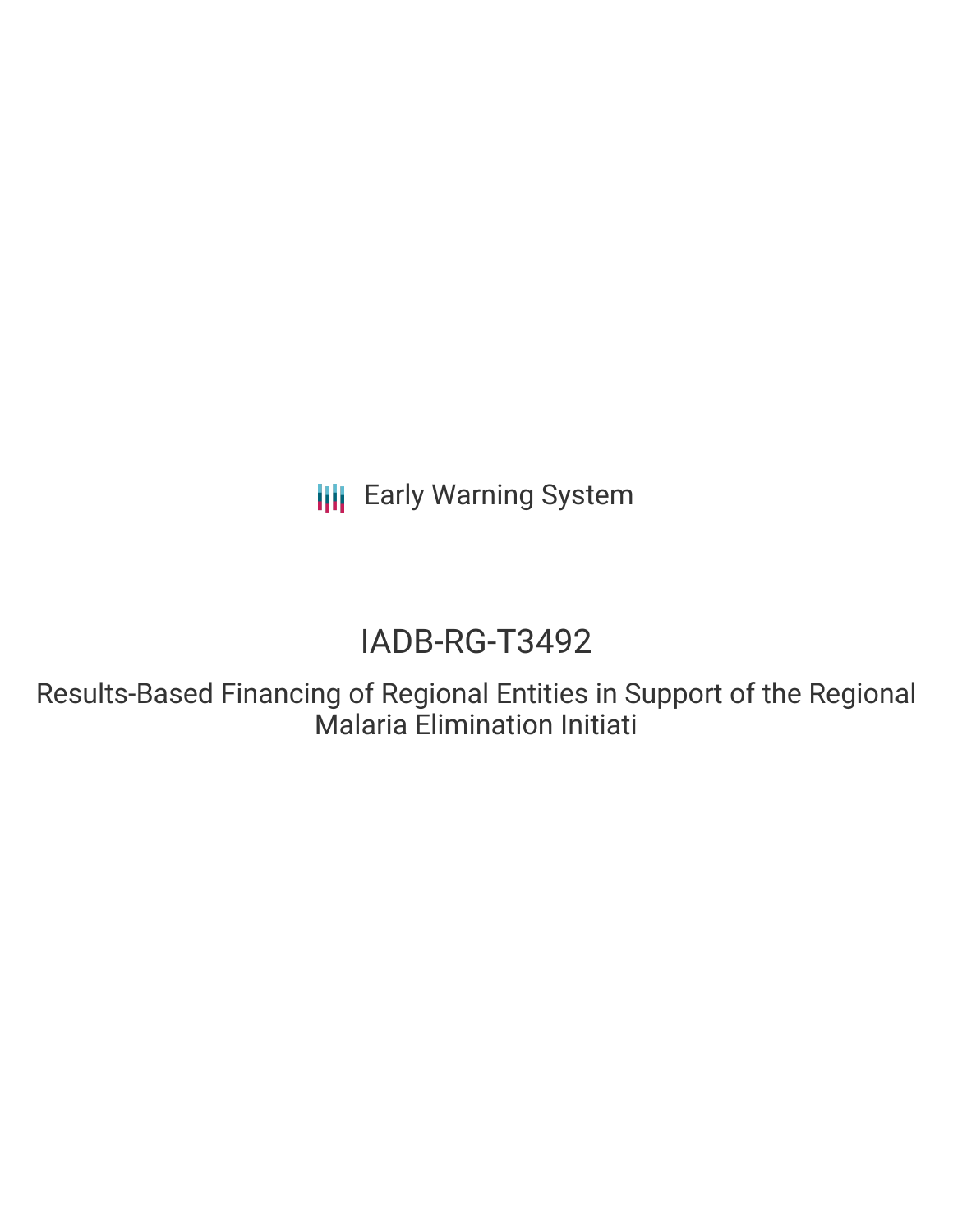

## **Quick Facts**

| <b>Financial Institutions</b>  | Inter-American Development Bank (IADB) |
|--------------------------------|----------------------------------------|
| <b>Status</b>                  | Approved                               |
| <b>Bank Risk Rating</b>        | C                                      |
| <b>Voting Date</b>             | 2019-08-01                             |
| <b>Borrower</b>                | Regional                               |
| <b>Sectors</b>                 | <b>Education and Health</b>            |
| <b>Investment Type(s)</b>      | Grant                                  |
| <b>Investment Amount (USD)</b> | \$0.38 million                         |
| <b>Project Cost (USD)</b>      | $$0.38$ million                        |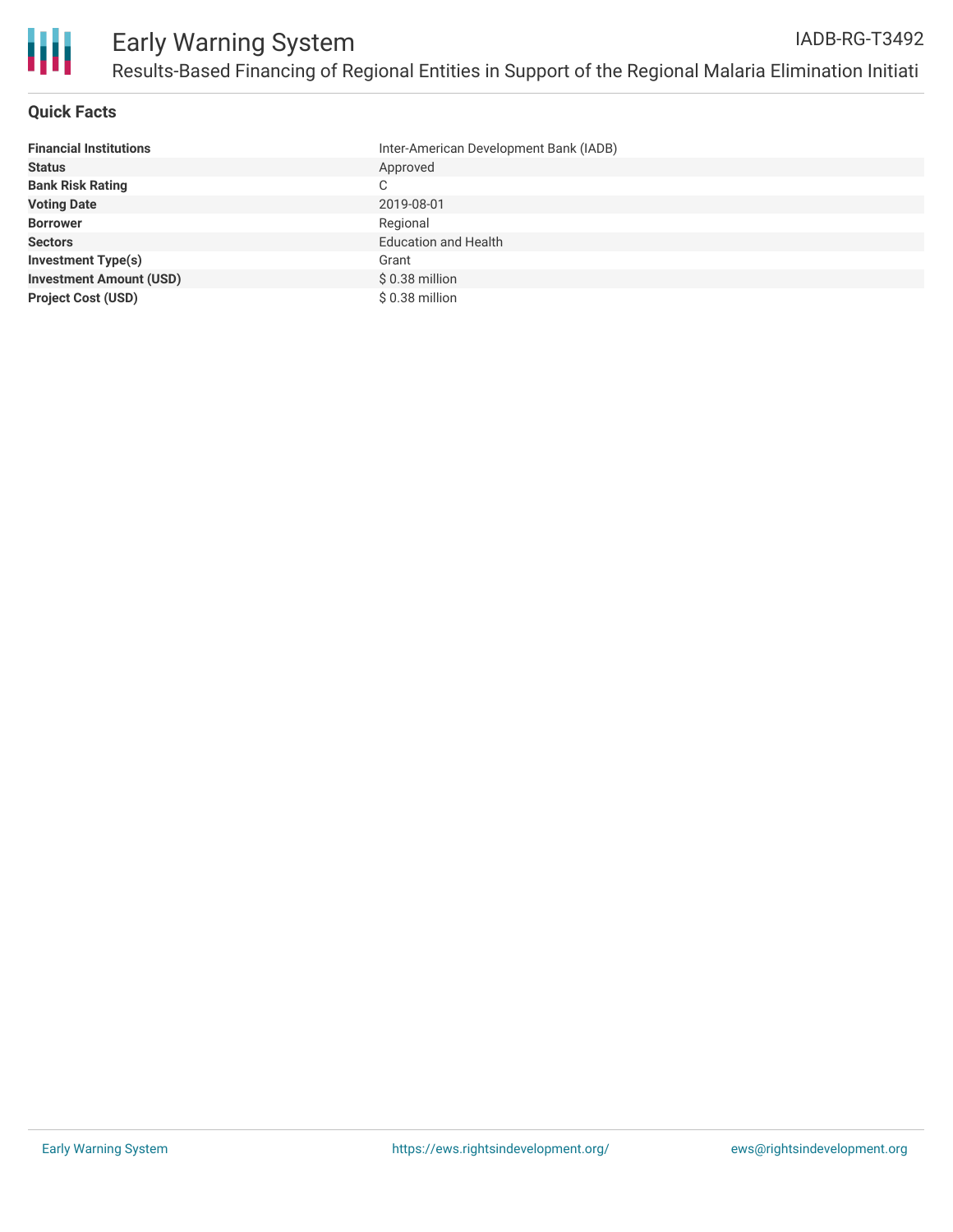

## **Project Description**

The objective of this operation is to, through a regional RBF (results-based aid) operation, complement the efforts of elimination of autochthonous malaria transmission each RMEI (regional malaria elimination initiative) participant country is implementing, through activities that lead to binding regional political-technical agreements for all participating countries, that have an operative expression among countries, and create synergies to strengthen the DTI-R (diagnostic, treatment, investigation, response) in and between countries, regional epidemiological and entomological surveillance, disseminate learning in the region, and support the creation of solid technical bases and financial commitment to sustain the malaria elimination and prevent the reintroduction of the disease.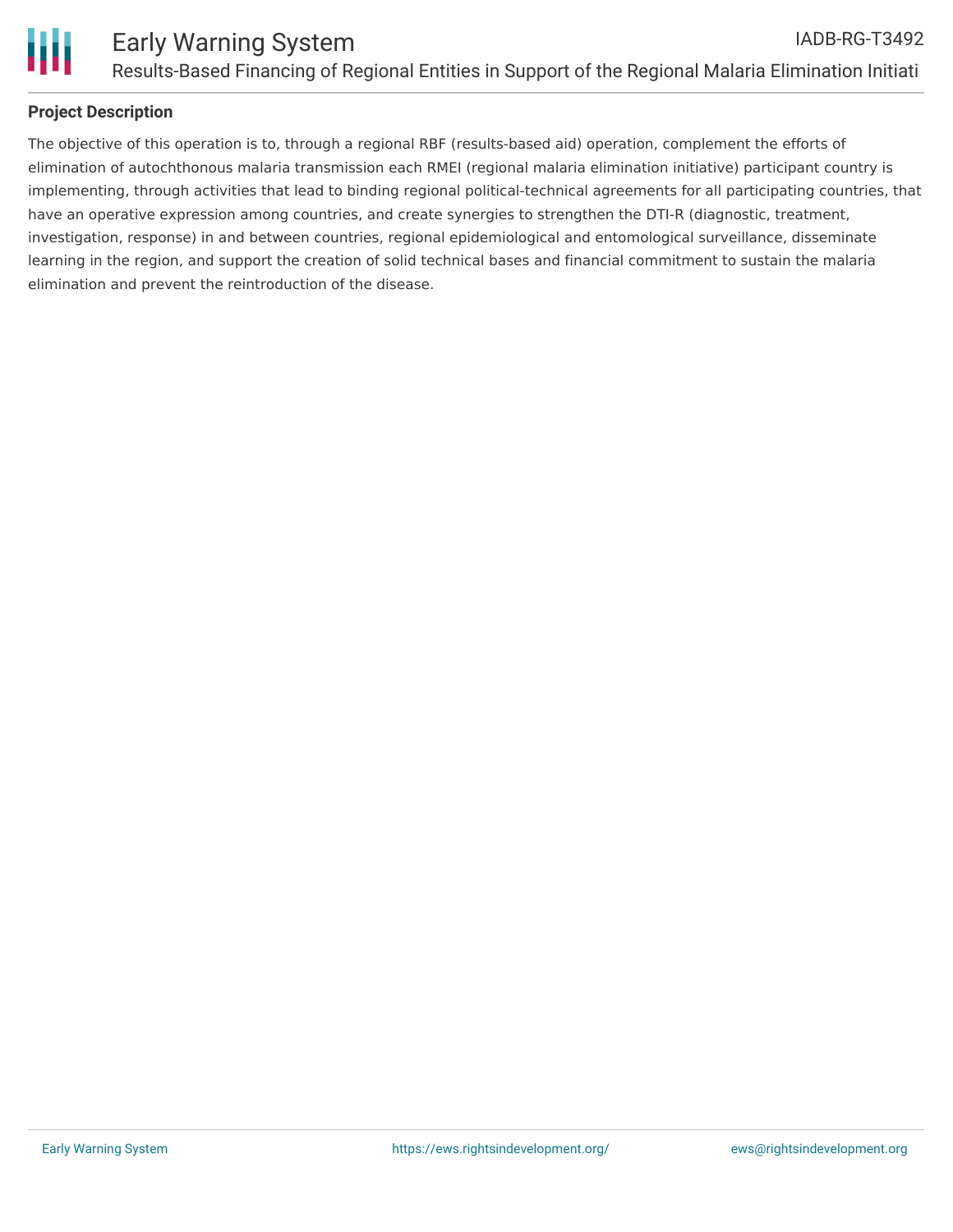

#### **Investment Description**

• Inter-American Development Bank (IADB)

Malaria Elimination Blending Facility